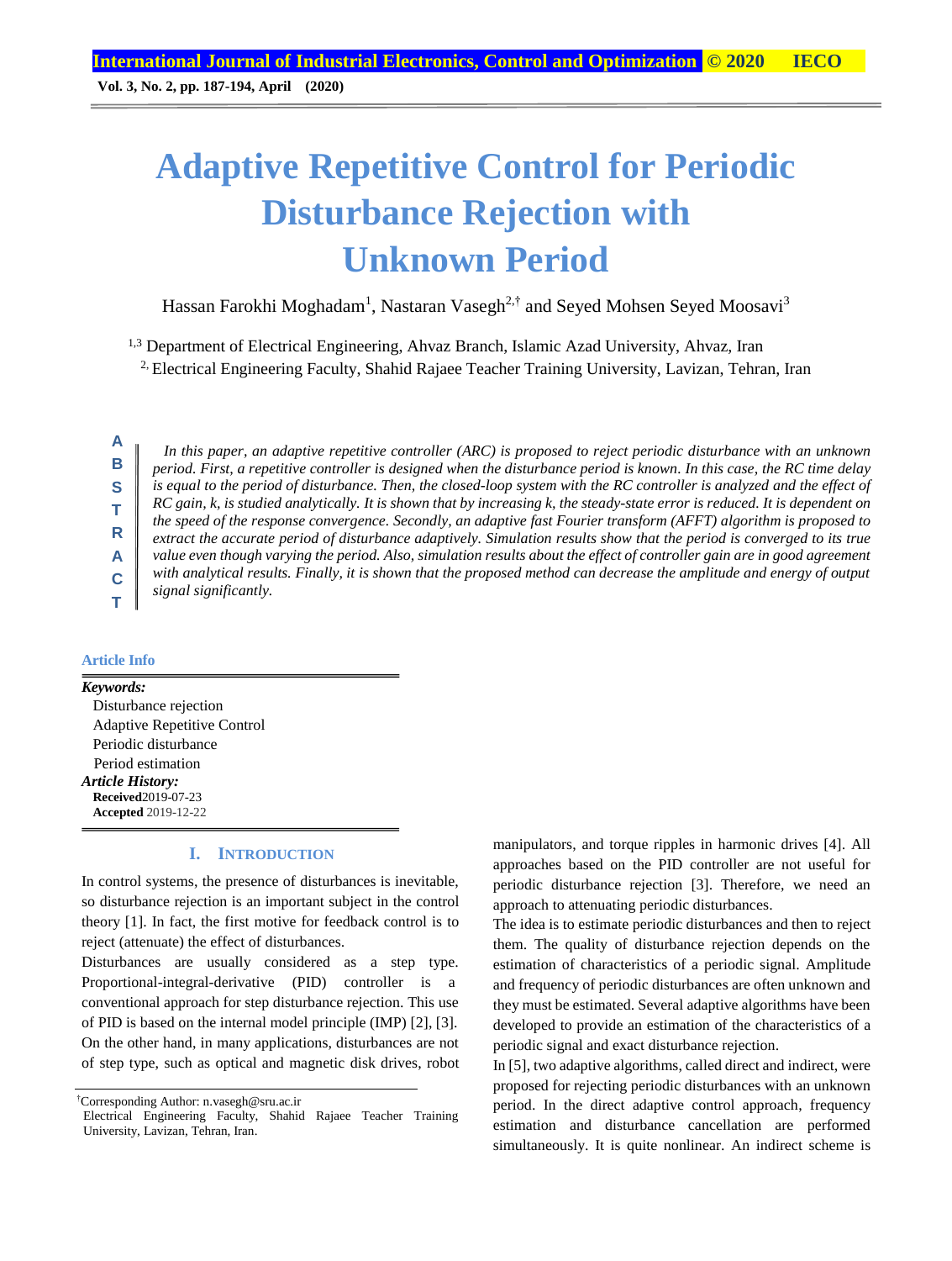such that plant estimates are used in an inner control loop as if they were the exact plant parameters.

Another useful algorithm, which has been proposed for period estimation and disturbance rejection, was adaptive notch filter (ANF) that has been used in many works like [6], [7].

ANF is a useful technique to estimate unknown frequencies and has a relatively simple structure but the approach is nonlinear for both continuous-time (CT) and discrete-time (DT) dynamical systems. The main algorithm is an adaptive notch filter developed in Regalia [8] that is designed to eliminate the periodic components from a measured signal.

The extended Kalman filter (EKF)-based period estimation methods [9], [10] constitute another group of advanced period estimation algorithms. Intelligent-based approaches such as fuzzy algorithms have also been proposed for tracking/rejecting goals [11], [12].

There are some disadvantages in previous works. They are model-based and the structure of plant and disturbance are needed to be known. They require appropriate models of plant and disturbances, and their computational procedures are complicated. The system response in these approaches is also highly nonlinear.

Repetitive control has been proven to be a highly effective and efficient way of rejecting periodic signals [13] and has been used widely in practical applications such as (PWM) inverters [14], DC motors, mechanical systems, uninterruptible power supplies (UPS), and so on [15].

Based on [16], any periodic signal can be regarded as the output of an autonomous system model  $1/1 - e^{-Ts}$ , an infinite-dimensional model. A controller including the internal model  $1/1 - e^{-Ts}$  is called a *repetitive controller* (RC, or *repetitive control*), and a system including such a controller is referred to as an RC system. The basic idea of RC stems from the cancelation viewpoint on the IMP.

It has a simple structure and is formed from a delayed loop. It does not need to estimate the amplitude of the signal.

The main factor in RC analysis is the accurate choice of time delay which should be determined based on the period of the signal. In other words, the RC problem is that the period should be known exactly. As its first contribution, this paper resolves this problem by presenting an adaptive approach.

RC design mainly involves two parts: the first part is determining the delay of the system and the second is analyzing the effects of parameter *k* (controller gain).

In many related works, the delay of RC and the period of disturbance have been studied but very little attention has been paid to parameter *k*. It is due to the fact that the nature of an RC system is a kind of neutral time-delay system [17]. Therefore, its analytical study is very complicated and it has been subject to very little analytical analysis [18].

This paper proposes a simple approach for RC analysis. Delay is approximated by 2<sup>nd</sup> order of Pade approximation. Therefore, the system is simplified. System equations in the presence of periodic disturbance and RC controller are determined. After simplifying, the dependence of the output parameters to the RC parameters (gain and period) is determined and clarified in Section III. It should be mentioned that the delay, in this case, is assumed to be known and equal to the disturbance period.

In the next step, the delay is considered unknown. Then, the period of disturbance is estimated by a novel adaptive approach and it is considered as the adaptive delay.

The paper is organized as follows. The main problem is described in Section II. Section III is devoted to the analysis of RC and the dependence of output response to the RC parameters. The AFFT algorithm is proposed in Section IV. The simulation is done in Section V. Three different scenarios are considered and the quality of the proposed approach is compared with some other well-recognized methods in Section V and finally, the results are summarized in the Conclusion Section.

### **II. PROBLEM STATEMENT AND ASSUMPTIONS**

In this section, the system is considered in the presence of an RC controller. The basic structure for RC is shown in Fig. 1. It has a delayed loop in a structure that can produce a periodic signal with the following transfer function

$$
C(s) = \frac{k}{1 - e^{-Ts}}\tag{1}
$$

where  $T$  is the delay of the repetitive controller and  $k$  is the controller gain.



Fig. 1. The simple structure of the repetitive control [19].

For the sake of the analysis of RC as the main work, Fig. 1 can be put in Fig. 2 as a general structure for the RC system.



**Fig. 2**. The configuration of the proposed approach.

In a disturbance rejection problem, it is assumed that there is no reference input (pure disturbance rejection problem) [5], and  $G(s)$ , the control plant, is stable. It is also assumed that the system cannot filter the periodic disturbance. In other words,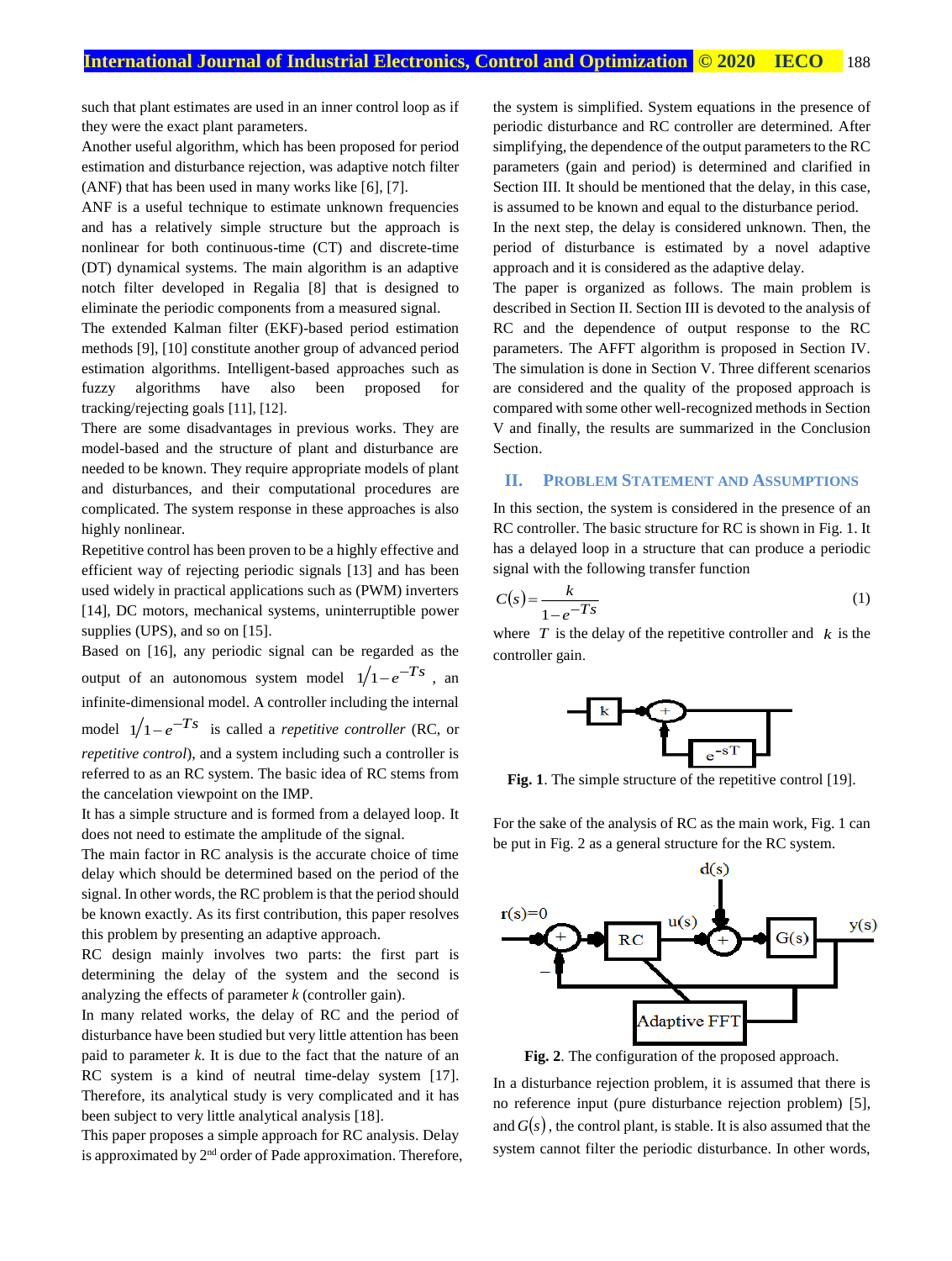the disturbance frequency is much lower than the cut-off frequency of the plant. The output of the system can be described by

$$
y(s) = G(s)(s)u(s) + G(s)d(s)
$$
\n(2)

where  $d(s)$ ,  $u(s)$  and  $y(s)$  denote the periodic disturbance, RC controller output, and output response of the system, respectively.

Based on Fig. 1 and Fig. 2, it can be drawn that

$$
u(t) = u(t)(t - T) - ky(t)
$$
  
which can be written as (3)

$$
u(s)\left(1-e^{-Ts}\right) = -k(y(s))\tag{4}
$$

Therefore, by substituting Eq. (4) in Eq. (2), it can be written as

$$
y(s) = \frac{-ky(s)}{1 - e^{-Ts}} G(s) + G(s)d(s)
$$
 (5)

The disturbance is assumed to be a periodic signal, so that  $d(t) = g \sin(\omega t)$  (6)

where g is the amplitude [20] and  $\omega = 2\pi/T$ , both of which are assumed to be unknown.

The contribution that can be mentioned here is that in works like [20], the amplitude should be estimated or known but in the proposed approach, it is unknown and no limitation is applied to it. In Section III, it can be seen that the amplitude has no effect on the output response. This point is also shown in the simulation results.

The main problem is the disturbance rejection so that the energy ratio of the output signal to that of the disturbance in a closed-loop system is sufficiently small. In other words, it is important to determine the controller output so that the output signal is sufficiently decreased. Therefore, the main aim is to design an adaptive RC controller to achieve the convergence of the closed-loop system to zero as  $t \rightarrow \infty$  despite the unknown sinusoidal disturbance.

This method has advantages over the existing ones.

- 1) The rejecting performance is improved by choosing a suitable value for the gain of the repetitive controller.
- 2) The configuration is very simple and easy to implement.
- 3) The method is converging faster and more accurately than the PID and Bodson's algorithm.

The proposed approach is described in Section III.

## **III. ANALYSIS OF RC**

It is assumed here that the period of the signal is constant and known. The disturbance is in the form of Eq. (6). Now, Eq. (5) can be rewritten as

$$
y(s) = \frac{-ky(s)}{1 - e^{-Ts}} G(s) + \frac{g}{s^2 + \omega^2} G(s)
$$
 (7)

It is worthy to note that when the plant is a full pass filter, the worst case happens. So, *G* is considered unity. This is the complete case for attenuating disturbance because it involves all frequencies. In any case, Eq. (7) can be simplified as

$$
y(s)\left(1 + \frac{k}{1 - e^{-Ts}}\right) = \frac{g}{s^2 + \omega^2}
$$
\n(8)

Now the problem is approximating the delay term. As the delay term is in the denominator and it complicates Eq. (7), the Pade approximation is used for simplicity.

It can be approximated by an equation like that in [21] and [15], but the following relationship is used based on the 2<sup>nd</sup> order of the Pade approximation.

$$
1 - e^{-Ts} \approx \frac{Ts}{1 + \frac{T}{2}s + \left(\frac{T}{2}s\right)^2}
$$
\n(9)

 The higher order powers can also be added for more accuracy, but they are dismissed due to the simplicity of the results. By substituting Eq. (9) in Eq. (8), the following relationship is

$$
y(s)\left(1 + k\frac{T^2s^2 + 2Ts + 4}{4Ts}\right) = \frac{1}{s^2 + \omega^2} \tag{10}
$$

which can be more simplified as

$$
y(s) = \frac{\frac{4g}{kT}s}{\left(s^2 + \omega^2\right)\left(s^2 + \frac{2}{kT}\left(2 + k\right)s + \frac{4}{T^2}\right)}
$$
(11)

Let's define,

obtained.

$$
\alpha = \frac{2}{kT} (2 + k) \tag{12}
$$

$$
\omega' = \sqrt{\frac{4}{T^2} - \frac{1}{(kT)^2} (2 + k)^2}
$$
\n(13)

where  $\omega'$  is the frequency that will be filtered. Now Eq. (11) can be transformed into

$$
y(s) = \frac{A_1s + B_1}{\left(s^2 + \omega^2\right)} + \frac{A_2s + B_2}{\left(s + \frac{\alpha}{2}\right)^2 + {\omega'}^2}
$$
(14)

Equivalently, in the time domain, Eq. (14) can be written as

$$
y(t) = A_1 \cos(\omega t) + \frac{B_1}{\omega} \sin(\omega t) +
$$
  

$$
A_2 e^{-\frac{\alpha}{2}t} \cos(\omega' t) + \frac{B_2}{\omega'} e^{-\frac{\alpha}{2}t} \sin(\omega' t)
$$
 (15)

It is clear that in the steady-state,  $A_2$  and  $B_2$  exponentially tend to zero and it is enough just to know  $A_1$  and  $B_1$ .

By unifying Eq. (11) and Eq. (14), and simplifying  $\alpha$  and  $\omega^2$ , the final results are obtained as follows:

$$
\begin{cases}\nA_1 = \frac{-T}{k(\pi^2 - 1)} \\
A_2 = \frac{T^3}{(\pi^2 - 1)} \\
B_1 = 0, \\
B_2 = 0,\n\end{cases}
$$
\n(16)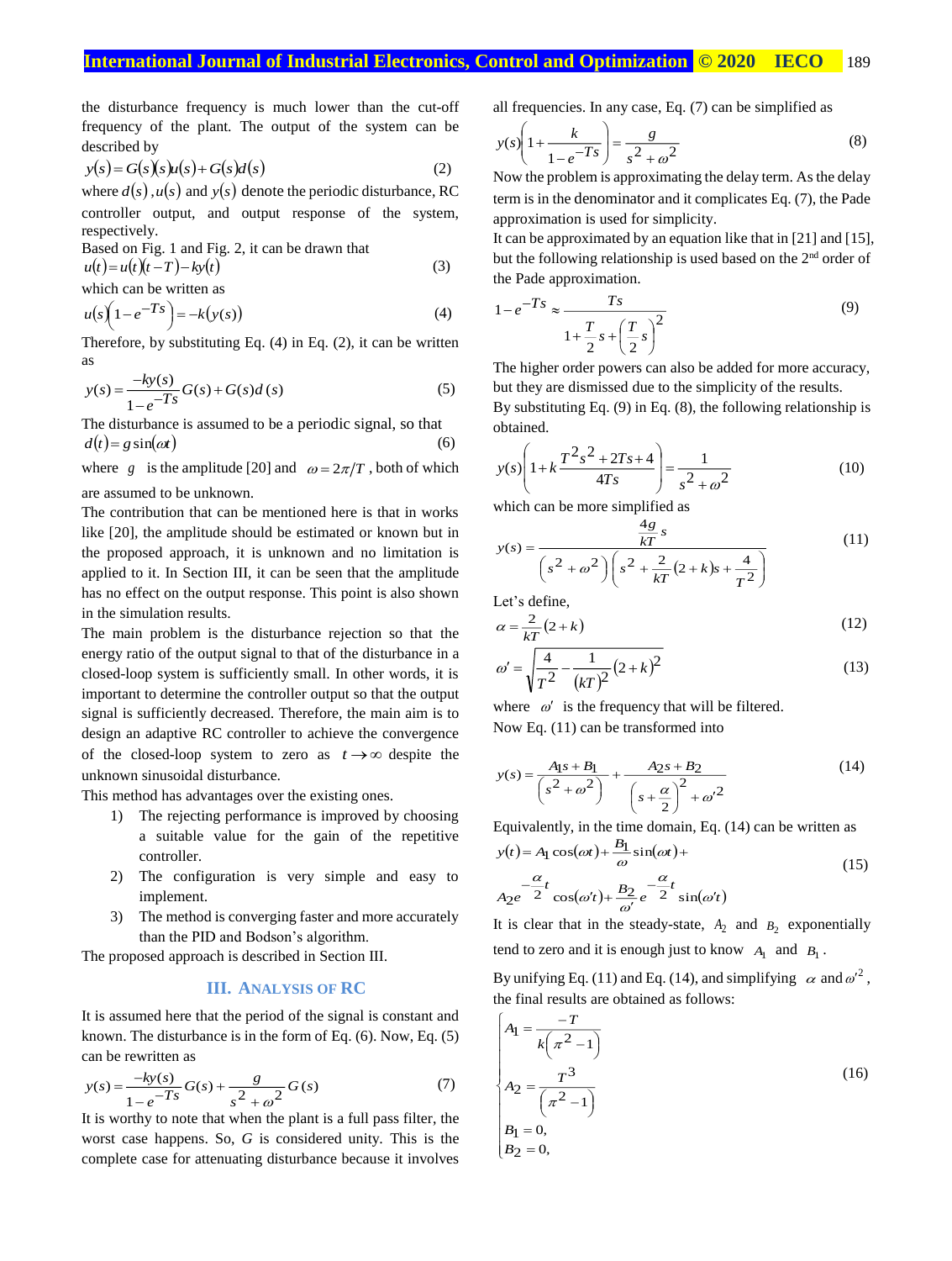Now Eq. (15) can be rewritten as

$$
y(t) = \frac{-T}{k(\pi^2 - 1)} \cos(\omega t) + \frac{T^3}{(\pi^2 - 1)} e^{-\frac{\alpha}{2}t} \cos(\omega' t)
$$
(17)

positive. Therefore, the second part of Eq.  $(13)$  tends to zero as Based on Eq. (15), for any positive  $k$ , the value of  $\alpha$  is  $t \rightarrow \infty$ .

Therefore, the steady-state of *y* is as

$$
y_{SS}(t) = \frac{-T}{k(\pi^2 - 1)} \cos(\omega t)
$$
\n(18)

The maximum value of amplitude in the steady-state is  $A_1$  and the other coefficients have no effect.  $k$  can also affect  $A_1$ . It is seen that with the increase in  $k$ ,  $A_1$  moves to zero. In other words, it is related to  $-20\log k$ . If  $k$  is 10 times bigger, the output decreases as much as  $-20dB$ .

For the higher values of  $T$ , or low frequencies,  $k$  should be selected higher to get the desired result.

The rate of damping is equal to  $\frac{\pi}{2}$  $\frac{\alpha}{2}$ . On the other hand, k is dependent on  $\alpha$ . Therefore, the system response becomes convergent (Eq.  $(15)$ ). In fact,  $k$  does not affect the convergence and it just can change (increase/decrease) the speed of it. Based on Eq. (12) and Eq. (16), the damping rate  $\frac{4}{\pi}$ .

is dependent on  $\alpha$ . It has a value between  $\frac{2}{T}$  $\frac{2}{T}$  and  $\frac{4}{kT}$ 

# **IV. ADAPTIVE FFT**

FFT decomposes a digitized waveform into a series of sinusoidal components and allocates a proportion of the total power [22]. The classical Fourier analysis estimates the frequencies and the amplitudes of a periodic signal provided that the signal can be stored and processed off-line [23].

This paper uses an adaptive FFT which has basically been presented to find the frequency components of a signal specially mixed with a noisy time-domain signal [24]. For one unknown period, the FFT has a very good performance. For the adaptive case, the condition is difficult. In this case, adaptive FFT is needed. The classical Fourier analysis has been a potential solution for period estimation [25], but in this paper, adaptive FFT is needed and the classical FFT is improved.

In previous adaptive FFT methods such as [26] and [27], the algorithm is used only at the beginning of the estimation process. Once the desired results of the estimation are obtained, it is stopped.

It was due to the fact that the disturbance is considered a constant value, but adaptive FFT is used in this study and the adaptive FFT gets the output data adaptive and estimates the frequency and period of disturbance simultaneously because we want to know the accurate period even if the disturbance changes during the process. To this end, the adaptive FFT algorithm is written in the following procedure.

## **Design Algorithm:**

The steps of this algorithm are as follows:

1. Let us define the vector  $\varphi_k$  as

$$
\varphi_k = [y(kT_s), y((k-1)T_s), ((k-2)T_s), ..., ((k-L)T_s)].
$$

2. Regular FFT is applied to this vector to calculate the amplitude of each frequency.

- 3. The maximum value for the amplitude is determined, i.e.,  $A_k = \max(A)$ .
- 4. If  $f_{\text{min}} < f_k \le f_{\text{max}}$ , the relevant frequency of  $A_k$  is determined, i.e.,  $f_k = f(A_k)$ , otherwise,  $f_k = f_0$ .
- 5. The period of disturbance is calculated as 1

$$
T_k = \frac{1}{|f_k| + \varepsilon}.
$$

6. : Go to step 1 at the next sampling time. Notes:

The frequency limitation should be known. In the algorithm, it is as  $f_{\text{min}} < f_k \leq f_{\text{max}}$ .

In other words, both a lower bound  $T_{\text{min}}$  and an upper bound *T*max are known for the period T.

*Ts* should be chosen 10 times bigger than this limitation.

The length of L is chosen by trial and error. Here, the 600 last samples are considered.

We know that the methods based on FFT generally require many data samples for an accurate estimation [28], so in this study, 600 data samples are gathered and then the estimation algorithm is applied. In other words, after  $LT_s$  seconds, the algorithm is applied. A very small value is used for  $\varepsilon$  which is 0.001 here.

In the next section, the effectiveness of the approach is illustrated in a simulation example.

#### **V. SIMULATION RESULTS AND DISCUSSION**

In this section, the performance of our adaptive algorithm is examined via simulation in three scenarios. At first, the period of disturbance is assumed to be known but the amplitude is unknown. In the second scenario, the period of disturbance is unknown and it is estimated. For the numerical statement of the proposed approach, the energy ratio of the output signal to that of the disturbance is also calculated.

As we know, the power and energy formulas for a continuous real signal are as below:

$$
P_y = \lim_{\tau \to \infty} \frac{1}{\tau} \int_0^{\tau} y^2(t) dt \, , \, E_y = \int_0^{\tau} y^2(t) dt
$$

where *y* represents the output.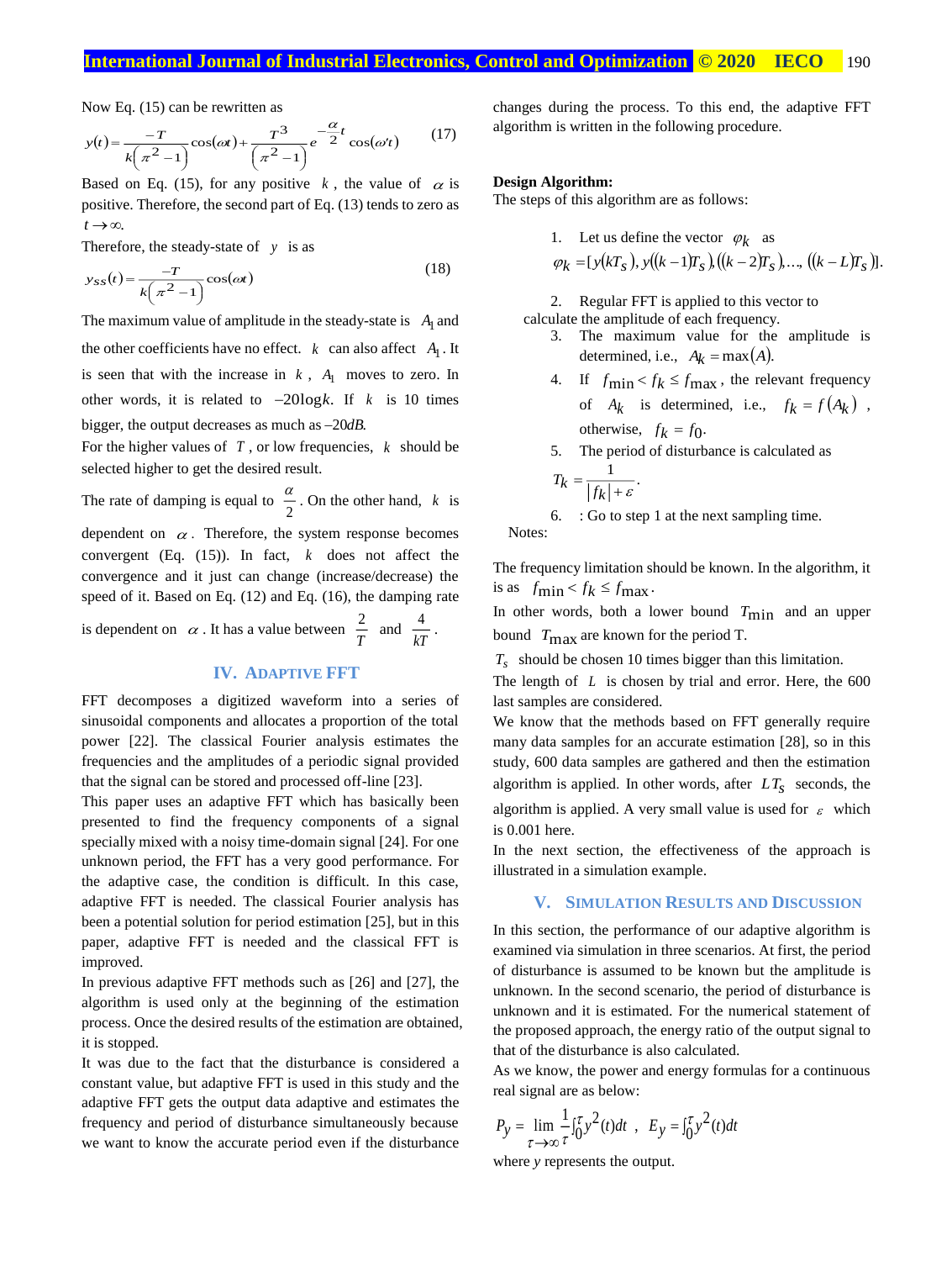In the third part, the disturbance is time-varying. Finally, the comparison is done. It is worthy to note that the time is constant for all simulation, (One second) except for the first scenario which is considered 10 seconds due to the period of disturbance ( $T = 1s$ ) and for better representation of the output.

We will compare our algorithm with other algorithms and methods for disturbance rejection. Therefore, we consider a situation in which  $G(s) = \frac{100}{s + 100}$ 100  $G(s) = \frac{100}{s+100}$  like [29]. Disturbance for scenarios 1 and 2 is  $d = \sin(2\pi t)$ , but it varies for scenario 3. The period is 1 s and the frequency is 1 Hz. The proposed analysis involves three scenarios.

#### **Scenario1:**

The period is assumed to be known and the RC performance is studied. Based on the results in Section III, the gain *k* can make output become zero. In other words, the parameter  $A_1$  in Eq. (18) determines the steady-state response and the other coefficients have little effects. Fig. 3 refers to this point which is the first part of our analysis.

As the value of the amplitude is optional, for disturbance  $d = 10\sin(2\pi t)$ , the results are repeated which is shown in Fig. 4. It is clear that the quality of the response does not change and there is no need to limit the amplitude and to estimate it. In fact, the amplitude of the response is just multiplied by the amplitude of the disturbance, and the totality of the output response is similar to Fig.3.

Given the analysis in Section III, the system output does not become accurately zero because it was shown that there is a steady-state value which is negligible but not zero (Eq. (18)). It is seen that by greater values for *k*, the output is about 0.1

which becomes more than *-*20*dB* attenuation.

Based on Eq.  $(15)-(16)$ , *k* does not affect the convergence and it can change (increase/decrease) just the speed of convergence (Fig. 3).

#### **Scenario 2:**

Here, the adaptive period estimation is simulated. Based on the analysis in scenario 1, to get better and more challenging results, a small value is considered for *k*. It is assumed 0.5 in the next two scenarios.

Adaptive repetitive control alongside FFT period spectrum estimation can distinguish the disturbance period and attenuate the disturbance with good accuracy which is shown in Fig. 5. It is evident that output system response is almost between 0.1 which is about -20*dB* attenuation.

Period identification is another main subject that is done and the result is depicted in Fig. 6. However, undesired steps is seen in the identified period, but the period is estimated with very good accuracy (period should be 1 second which is 1.024 seconds here).

Another subject in this scenario is the energy ratio of the output signal to that of the disturbance. By simulation, it is seen that the energy of the output signal in the presence of ARC and adaptive FFT is 0.8933 and the energy of the disturbance becomes 95.0. The ratio is less than 0.01, which is a great attenuation. The input signal energy is also 40.6148.

#### **Scenario 3:**

As noted in previous sections, for adaptive estimation, the disturbance is not constant. Therefore, a time-varying disturbance is considered as

$$
d = \sin(\omega t), \begin{cases} \omega = 2\pi, & t < 1s \\ \omega = 3\pi, & t > 1s \end{cases}
$$

The result is shown in Fig. 7. ARC can attenuate both of disturbances with very good performance. The route of the estimated period, in this case, is shown in Fig. 8.

According to these figures, once the algorithm is engaged, it can estimate the accurate period in a fraction of a second. Period identification is desirable. The real values are 1 and 0.67 seconds which become about 1.024 and 0.68 seconds, respectively. Again there are undesired steps in the identified period which is due to the fact that when the estimated period approaches the true one, the output function will make the estimation of the exact period almost impossible. Therefore, in an adaptive operation, there will be a bias in the estimated period caused by the need to have a certain level of the measured output to carry on the estimation [29]. It is expected to be improved in the next papers.

## **Comparisons**

In order to demonstrate the behavior of the method and compare our algorithm with Bodson's algorithms, the plant model  $G(s) = \frac{100}{s + 100}$ 100  $G(s) = \frac{100}{s + 100}$  and disturbance  $d = \sin(100t)$  are

used [29].

The results of the simulation are shown in Figs. 9 and 10. From the figures, we can see that both algorithms provide good disturbance rejection, but the proposed approach attenuates the periodic disturbance to a great extent. Our algorithm also provides very better identification (Fig. 10). Bodson's algorithm is converged to correct value after 1 second but our proposed algorithm is converged immediately to the accurate value. There exists a larger overshoot in the identified frequency with Bodson's approach. Moreover, in Bodson's algorithm, the magnitude of the transfer function of the plant at the identified frequency is explicitly required in order to implement it. Thus, if the plants are complicated, the algorithm may be complicated.

It can be seen that the frequency identifications of Bodson's approach have bigger errors and the plant output of the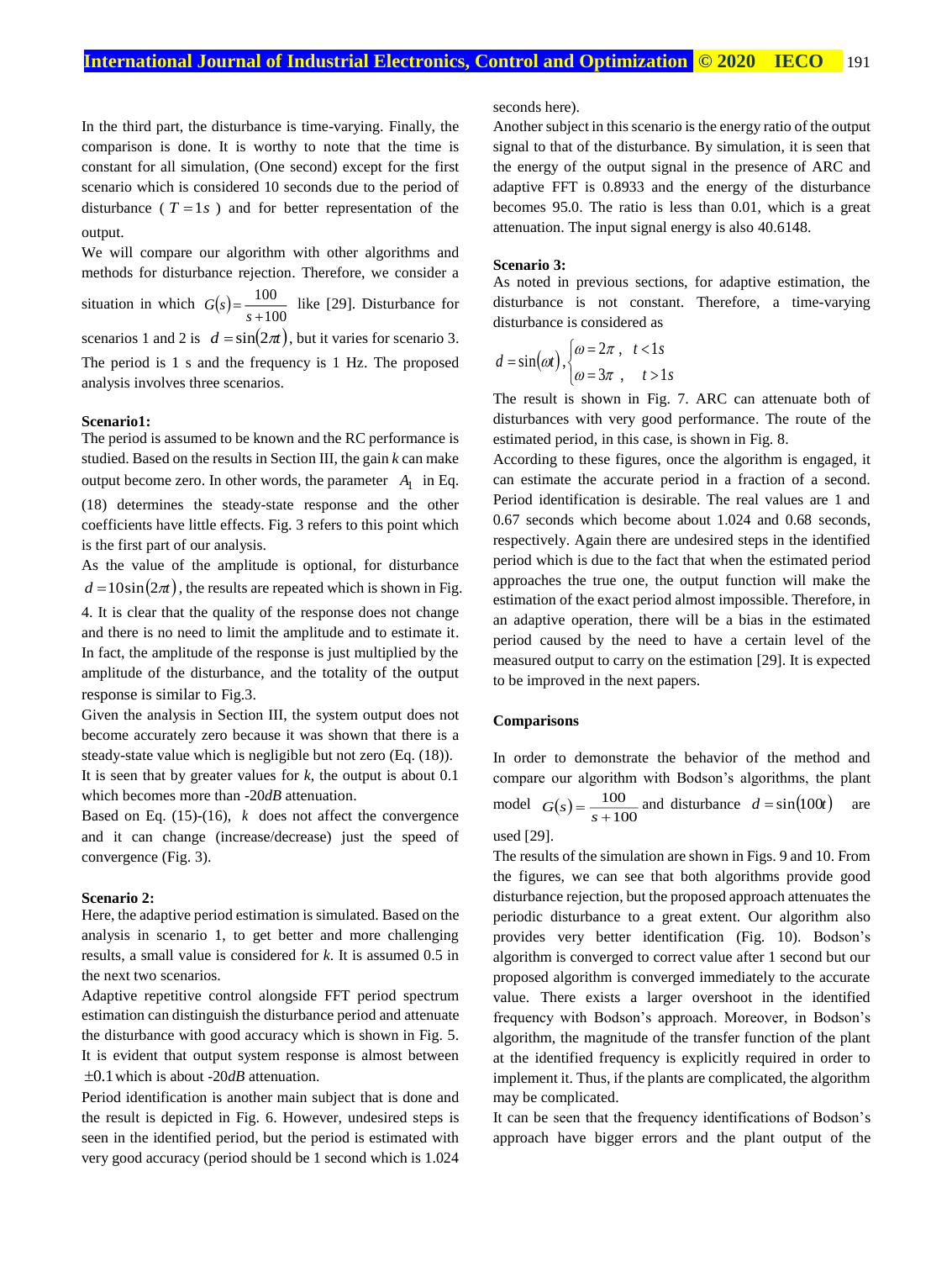approach has less attenuation of the disturbance than that of the proposed approach.

Although it is proven that RC has superiority over other control methods like PID, optimization, etc. [16], the comparison with the PID controller is done here for better understanding of the proposed approach performance.

Here, autotuning coefficients for PID are considered as  $P = I = D = 1, N = 0.1$ .

Based on Fig. 8, the performance of the disturbance rejection is very lower than that of ARC. There are many distortions and after 1 second, no complete rejection is seen. PID also cannot distinguish the period of disturbance and cannot be a good choice for unknown disturbance rejection cases.



**Fig.3**. Disturbance rejection for different values of *k*.



**Fig. 4**. Disturbance rejection for the previous case by new disturbance amplitude.



**Fig. 5**. Disturbance rejection for scenario 2.



**Fig. 6**. Adaptive period estimation for scenario 2.

Multiple Disturbance Rejection



**Fig. 7**. Time-varying periodic disturbance rejection by the ARC system and adaptive FFT algorithm.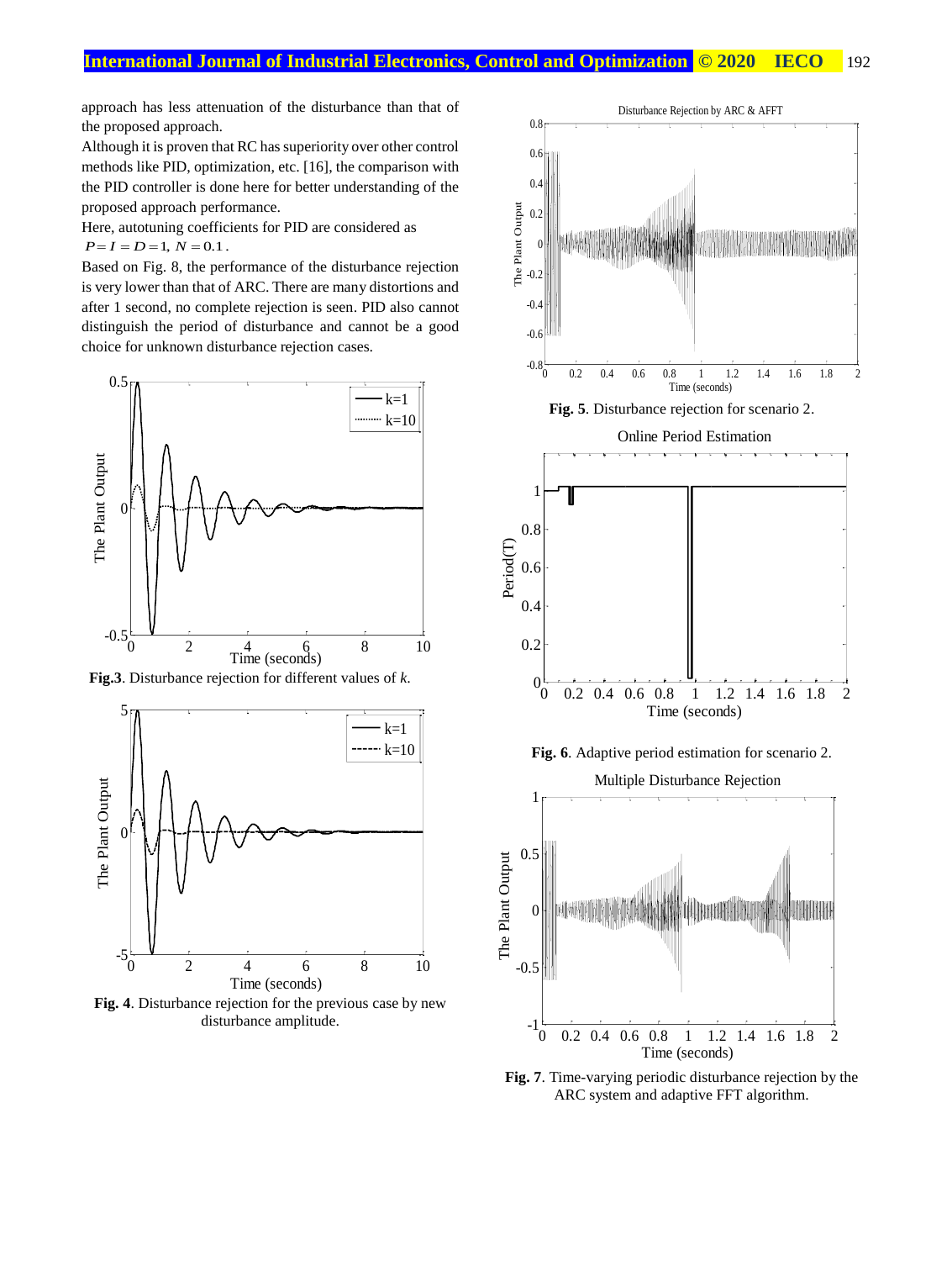

**Fig. 8.** Adaptive period estimation of two different periodic disturbances.



**Fig. 9**. The plant outputs using three different approaches.



**Fig. 10.** The frequency estimation by Bodson's algorithm and the proposed approach

## **VI. CONCLUSION**

In this paper, a mathematical analysis was done on an RC closed-loop system. Due to the delay loop in the RC structure, for simplicity, the Pade approximation was used. In the worst case, the plant was considered unity as a full pass filter.

When the period is known, the effect of RC gain and the conditions of the output system response were studied analytically. The performance was very good. It was shown that there is no need to make limitation on the amplitude of periodic disturbance. In other words, if the amplitude varies, the steady-state response which depends on RC gain decreases and the disturbance is rejected. The steady-state response was proportional to  $-20\log k$ . It was shown that the output system response is almost between  $\pm 0.1$  which is about -20dB attenuation. A novelty of this paper was adaptive FFT algorithm. An adaptive FFT algorithm was proposed for periodic disturbance rejection in different known and unknown and time-varying scenarios, and the period estimation was done accordingly.

The ability of this algorithm to identify the frequency of periodic disturbances and to reject periodic disturbances was shown in simulations and that it can indeed identify the frequency of the given periodic disturbance and cancel this disturbance.

However, to achieve better and more accurate results, the algorithm should be improved. This point and the disturbance rejection in the presence of noise and uncertainty need further studies. They are postponed to next works hopefully.

#### **REFERENCES**

- [1] G. Fedele and A. Ferrise, "Periodic disturbance rejection with unknown frequency and unknown plant structure," *Journal of the Franklin Institute*, *351(2)*, pp.1074-1092, 2014.
- [2] A. A. Zamani, S. Tavakoli and S. Etedali, "Fractional order PID control design for semi-active control of smart baseisolated structures: a multi-objective cuckoo search approach," *ISA transactions*, *67*, pp.222-232, 2017.
- [3] J. V. Flores, L. F. A. Pereira, G. Bonan, D. F. Coutinho and J.M.G. da Silva Jr, "A systematic approach for robust repetitive controller design," *Control Engineering Practice*, Vol. 54, pp.214-222, 2016
- [4] C. H. Chung and M. S. Chen, "A robust adaptive feedforward control in repetitive control design for linear systems," *Automatica*, *48*(1), pp.183-190, 2012.
- [5] M. Bodson, "Rejection of periodic disturbances of unknown and time‐varying frequency," *International Journal of Adaptive Control and Signal Processing*, *19*(2‐3), pp.67-88, 2005.
- [6] W. Bahn, T. I. Kim and S. H. Lee, "Resonant frequency estimation for adaptive notch filters in industrial servo systems," *Mechatronics*, Vol. 41, pp.45-57, 2017.
- [7] A. A. Syed, Q. Sun, and H. Foroosh,"Frequency estimation of sinusoids from nonuniform samples". *Signal Processing*, Vol. 129, pp.67-81, 2016.